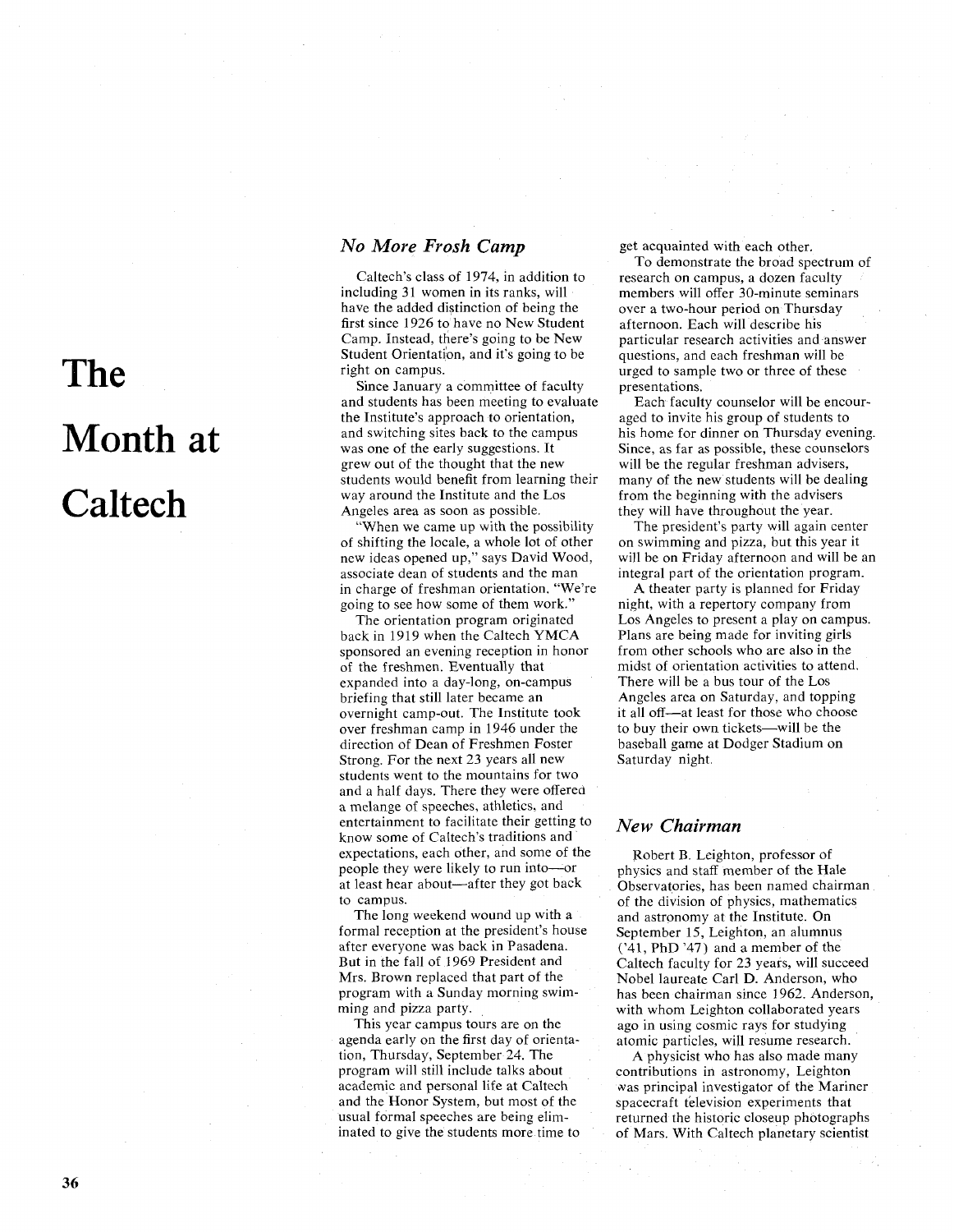Bruce Murray he suggested that the martian polar caps are composed of dry ice, not water ice.

Working with Caltech physicist Gerry Neugebauer, Leighton launched an infrared survey of the sky and discovered stars with surfaces as cool as that of the planet Venus. He also found oscillating waves and giant convection cells on the sun's surface. In earlier research in atomic physics, he collaborated in discovering new subatomic particles and their decay products.

Many of Leighton's discoveries were made with instruments that he designed and built; these include the first cloud chamber to operate from a balloon at high altitude; a 62-inch infrared telescope; and a unique Doppler shift and Zeeman effect camera. He has also built a large telescope at his home, and he ground its 16-inch mirror himself.

Leighton is a member of the National Academy of Sciences and the American Academy of Arts and Sciences. In 1967 New *chairman Leighton* he won the American Institute of Aeronautics and Astronautics space science award for his work with the Mariner television experiments. He is author of the textbook **Principles** of Modern *Physics* and co-author of *The Feynman Lectures* physics textbooks.

#### *JPL and the* **Campus**

A faculty-Jet Propulsion Laboratory committee has recommended that closer ties be developed between JPL and the campus. The study committee, appointed by Harold Brown in June 1969, was composed of seven Caltech faculty-with biologist Norman Horowitz as chairman-three senior staff members from JPL, and two observers, one an undergraduate and the other a graduate student.

Caltech founded *JPL in* the late 1930's for rocket research and has managed JPL for NASA since 1958. The committee advocated continuation of the relationship as long as JPL's scope and style are appropriate to a universitvaffiliated laboratory, and as long as meaningful interactions with the campus exist. It also said that *JPL* must enrich the educational and research activities of Caltech, primarily through





*Retiring chairman Anderson* 

involvement of students as well as faculty in JPL projects.

During the past two years, about 20 percent of Caltech's faculty have been directly involved with JPL in a variety of ways-as principal investigators on spaceflight experiments, on joint research projects at JPL, in JPL-sponsored campus research, on student thesis research at JPL, and as consultants on special problems.

In 1968 Caltech and NASA reached an agreement that provided JPL with increased flexibility to work with the Caltech campus and with other universities. At that time Caltech was called upon to regard its stewardship of JPL "not only as a contract but as a public trust and that NASA, for its part, exercise restraint in those administrative matters which is consistent with the recognition of Caltech's function as a trustee for the university community." At present JPL has research contracts with 27 other universities and research institutions.

The committee's report urged that JPL be as open and unrestricted as possible and that no classified work be conducted there except in special cases for which an urgent national need exists and for which approval is given by Caltech's president after consultation with the faculty board. JPL has reduced its classified work from essentially 100 percent 15 years ago, when it was operated by Caltech for the Army, to less than 1 percent now.

The 1968 agreement also authorized JPL to seek sponsorship for work at JPL from federal agencies other than NASA. About 2 percent of JPL's work now is in non-space areas-such as medical engineering, transportation, and ecology--with funding primarily from NASA. However, support for some tasks is now coming from the National Institutes of Health, Department of Transportation, and the National Science Foundation.

Among the committee's proposals was one urging that the Caltech faculty committee on graduate study develop policies and procedures for graduate students who wish to do thesis work at JPL and for JPL employees who wish to do part-time graduate study toward a degree at Caltech.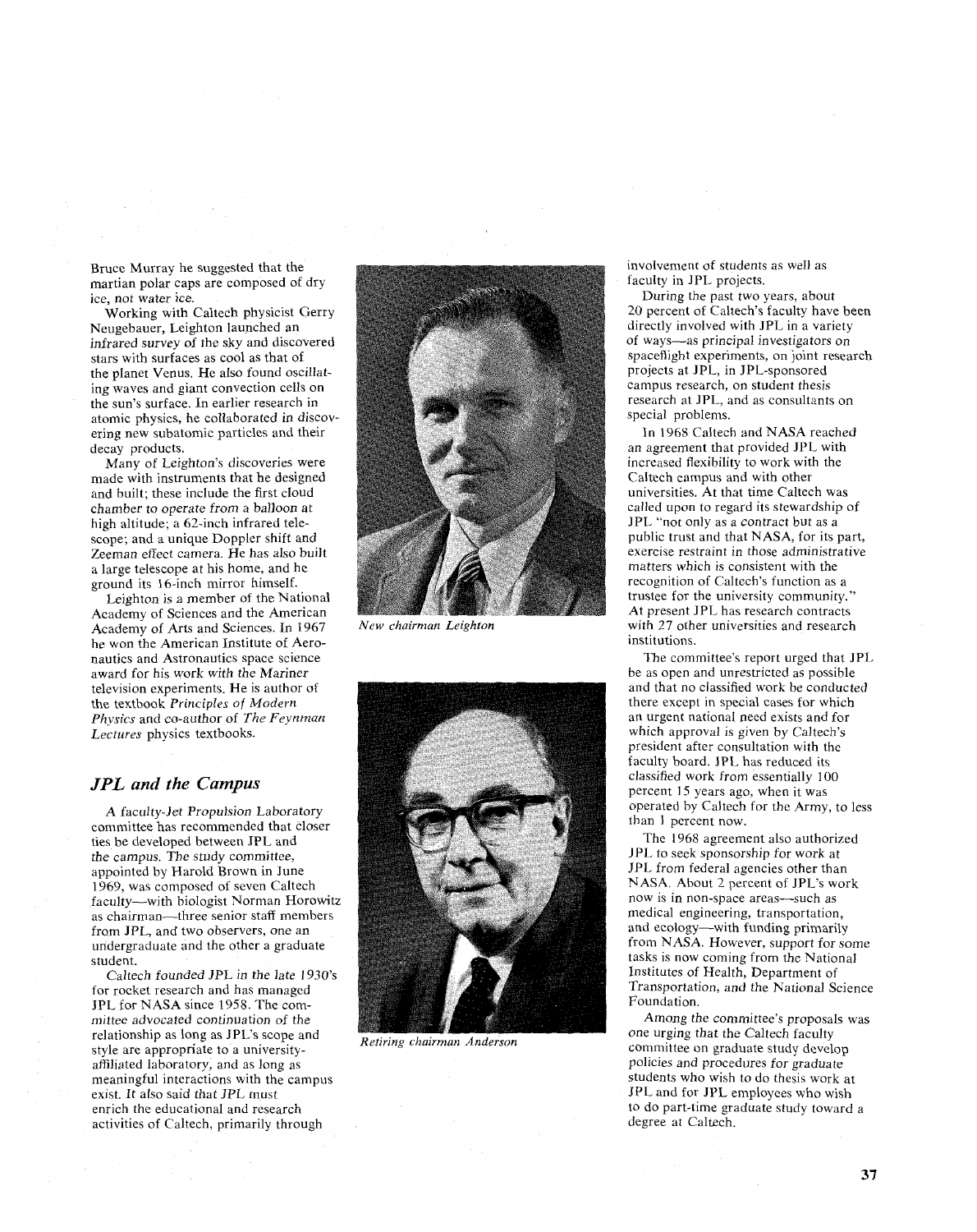#### **The** Month . . . *continued*

### **Bing Professorship**

The Bing family has endowed a professorship in behavioral biology at Caltech. Peter Bing, MD, and his mother, Mrs. Anna Bing Arnold-who is a life member of The Associates of the California Institute of Technology-made the gift through the Bing Foundation.

Robert Sinsheimer, chairman of the biology division, says about the gift that "We in biology believe we have a vital role to play—to bring to bear the power of natural science upon the essential problems of human health and behavior. We now have confidence that the time is at hand for major developments in these subjects."

The Bing endowment brings to eight the number of named professorships at the Institute: two in theoretical physics, and one each in aeronautics, biology, behavioral biology, chemistry, jet propulsion, and psychobiology.

#### **Awards**

Two faculty members are among 50 scientists who were elected to the National Academy of Sciences in April. Robert B. Corey, professor emeritus of structural chemistry, and Sterling H. Emerson, professor of genetics, bring to 35 the number of Caltech faculty in the academy.

Corey's work in the early 1950's is credited with laying the groundwork for current widespread studies of the detailed structures of proteins. Through X-ray crystallography he determined the interatomic distances and group configurations of amino acids and other organic substances related to proteins. Later, collaborative studies with Linus Pauling explored conformations that may be physically possible for polypeptide chains. Corey also designed some of the first accurate, space-filling molecular models of proteins. He was one of the pioneers in the study of biologically important macromolecules, a field that has now become one of the most exciting and rewarding fields of science.

A graduate of the University of

Pittsburgh in 1919, Corey received his PhD degree in 1924 from Cornell University, where he taught chemistry until 1928. For the next nine years he was on the staff of the Rockefeller Institute and then came to Caltech in 1937.

Emerson, a former president of the Genetics Society of America, is recognized for significant contributions to the study of genetic recombination and conversion in a number of organisms. He has made notable advances to the development of the translocation interpretation for the cytogenetic behavior of the evening primrose. His derivations and analyses of slime mutants in *Neurospora* have provided a system for investigating genetic transformation in the fungi; through his experiments with the effect of sulfonamides upon the growth of *Neurospora,* he has discovered a biochemical model for a type of hybrid vigor: one-gene heterosis. Emerson's recent experiments with the fungus *Ascobolus* have provided new quantitative data on intragenic recombination.

After graduating from Cornell University in 1922. Emerson did further study at the University of Michigan. He received an AM there in 1924 and a PhD in 1928, after which he came to Caltech as assistant professor of genetics.

Francis H. Clauser, chairman of Caltech's division of engineering and applied science, was elected in April to the National Academy of Engineering. He was cited for his "innovations in engineering research and education."

Clauser's research includes work on the design of aircraft and space vehicles, and on compressible fluid flows, turbulence, magnetohydrodynamics, boundary layers, and the behavior of nonlinear systems. In education, he has been an innovator in establishing a more comprehensive base for undergraduate instruction in engineering and science. He feels that engineers today must be more science-based, more broadly educated, and more socially conscious than they used to be.

After taking his BS from Caltech in physics in 1934, Clauser, who is Clark Blanchard Millikan Professor of Aeronautics, received his MS in mechanical engineering in 1935 and his PhD in aeronautics in 1937. He spent nine



*NAS member Emerson* 



*NAS member Corey*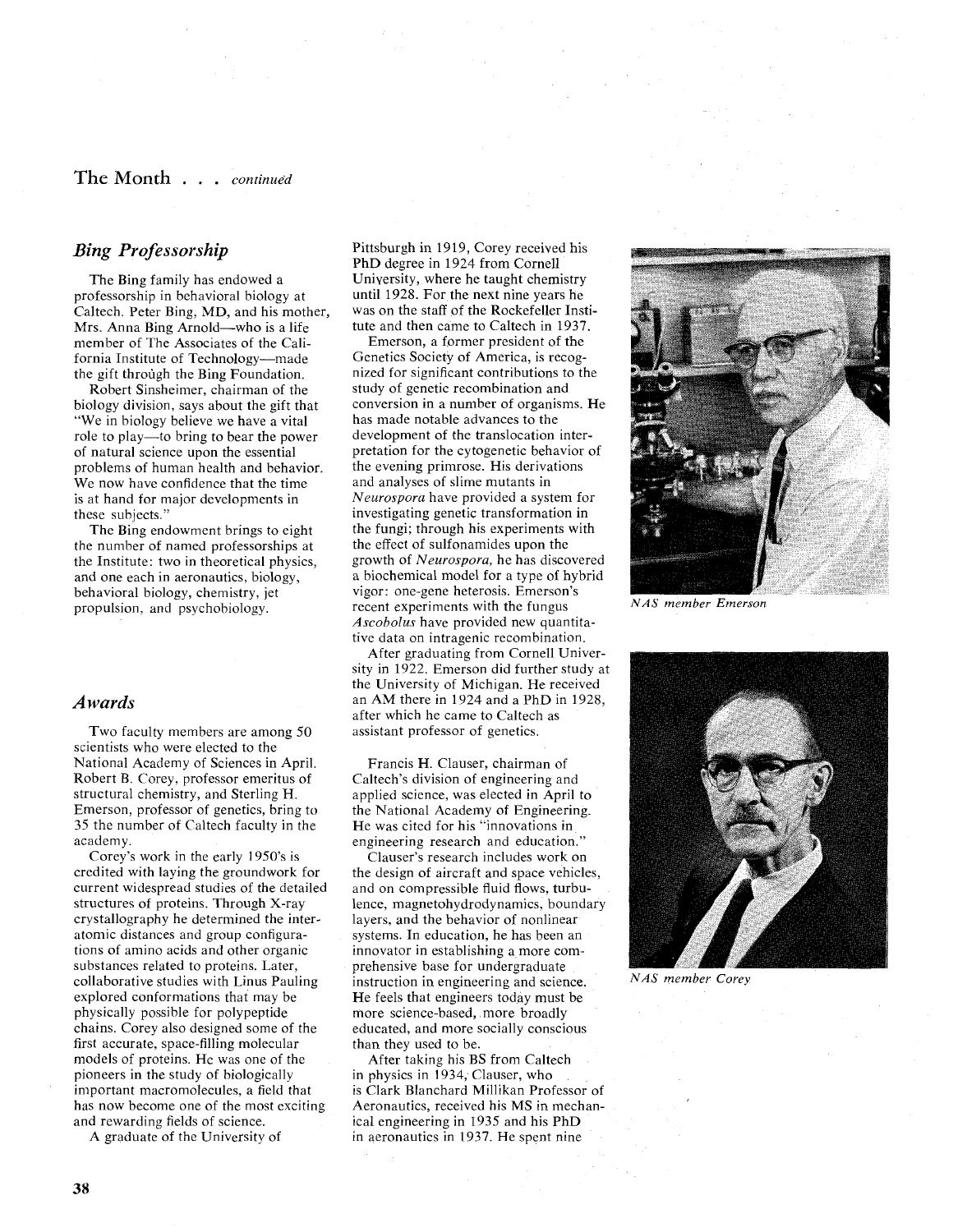#### *AAAS fellow Horowitz*



years at Douglas Aircraft Company before going to Johns Hopkins University in 1946 to found its department of aeronautics. Before returning to Caltech last year, Clauser was vice chancellor for academic affairs at the University of California at Santa Cruz, where he went in 1965 to establish the school of engineering.

Norman H. Horowitz, professor of biology and head of the bioscience section at the Jet Propulsion Laboratory, has been elected a fellow of the American Academy of Arts and Sciences. Horowitz is noted for his work in biochemical genetics. Through investigation of the enzyme tyrosinase in *Neurospora,* he has sought to understand the adaptive differentiation represented by the formation of a fruiting body in *Neurospora* in response to certain environmental conditions. As a space biologist he has done analyses of the photographs of Mars taken on JPL's two 1969 Mariner missions, and is working on the design of automatic experiments to be sent to the planets on unmanned probes. Horowitz received his PhD at Caltech in 1939 and has been a member of the Caltech faculty since 1947.



#### *NAE member Clauser*

## *Lepton's-Eye View*

*Physics 10, an elective for freshmen taught by Robert Leighton, is designed to let students get more deeply involved in some of the topics covered in their freshman physics course. This year one of Leighton's students, Elliot Tarabour, penetrated so far into the subject matter that he was able to write this fable from the point of view of the elementary particles themselves.* 

I, Lenny the Lepton, am serving a 99 nanosecond term in San Quantum prison. I was arrested and convicted of having a strong interaction with a K-meson before she was of the age of consent. But my story is not what I'm writing about now. What is more important is the story of my former cellmate, Eddie the electron. I am writing in the hopes that his story may give you beings of the large world a little insight into our little world, and that you may realize that we, although many orders of magnitude smaller, have emotions and feelings just as real as yours. And so I present to you. . .

#### THE ILL-FATED LOVE STORY OF EDDIE THE ELECTRON

One day as Eddie was doing his usual job, patrolling as a 2p electron, a photon struck his atom. This was not an unusual occurrence, but it was Eddie's turn to be promoted so up he jumped to a d-orbital. As he was orbiting, he saw something that made his heart leap. There in a nearby anti-atom was the most beautiful positron he had ever seen. The next orbit around he waved to her and she waved back. Oh. this was too much for him! The photon was soon emitted and he dropped back into his usual spot in the p-orbital. But he was a different particle. In those few fleeting pecoseconds that he saw her he felt something strange and wonderful. Eddie was in love.

From that day on he could do nothing right. He just dreamed of the day that he would have the bond energy to break away and be with his beloved positron. He applied for valence liberty but got turned down. His behavior was so erratic that he was finally called before the board of electrons to be reproached for his behavior.

"Eddie," said the head electron, "You've always been a good stable particle, but lately we have reports that you've been acting rather irregular. Do you have any explanation for your actions?"

"Well sir, it's just that the job is so Bohring." He hesitated for a nanosecond and then said, "If you must know the truth, I'm in love with Patsy the positron from that anti-Lithium atom. I know this is a serious violation, and you can do anything to me-annihilate me, make me become a lowly s-electron, even cut off my Schroedinger. I don't care; I'll still love her.'

"But she's from the wrong side of the particle tracks."

"I don't care; there's some strange attraction between us.''

"We will consider your case now.